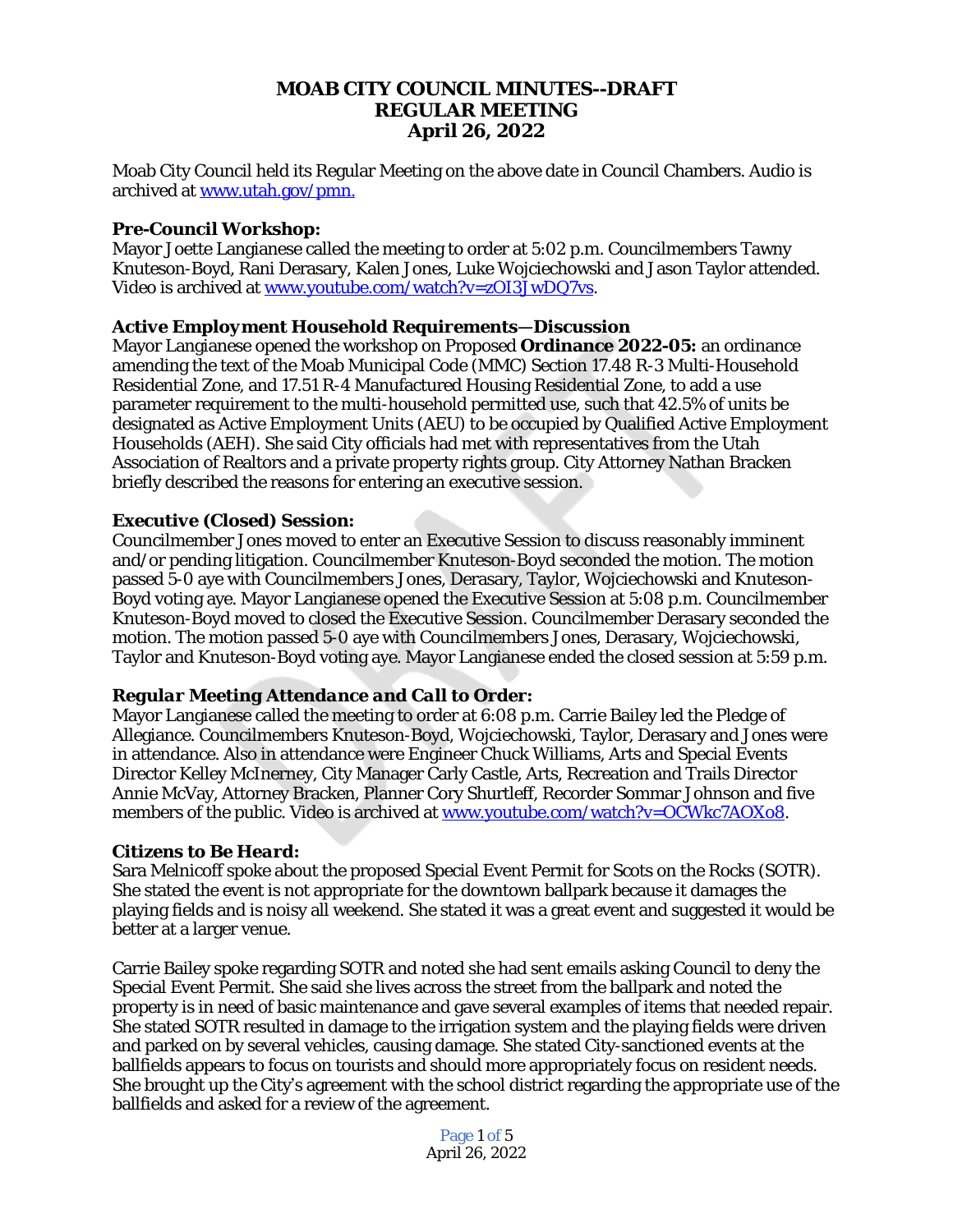## *Proclamation:*

Mayor Langianese read a proclamation declaring April 29, 2022 as Arbor Day in Moab.

### *Consent Agenda—Approved*

Councilmember Jones moved to approve the Consent Agenda, as follows: Moab City/Grand County Joint Defense Agreement; Award and Approval of the Ballpark Concessionaire Contract; Proposed **Resolution 14-2022**: a resolution designating depositories for Moab City funds; Approval of bills against the City of Moab in the amount of \$270,960.30; and Approval of Minutes for the March 31, 2022, Special Meeting and the April 12, 2022, Regular Meeting. Councilmember Knuteson-Boyd seconded the motion. The motion passed 5-0 aye with Councilmembers Jones, Derasary, Taylor, Wojciechowski and Knuteson-Boyd voting aye.

#### *Special Events:*

## *Scots on the Rocks (SOTR) Special Event Permit—Denied*

*Presentation and Discussion:* Arts and Special Events Director McInerney presented the application for SOTR to be held at the downtown ballfields and noted it was traditionally held at the Old Spanish Trail Arena (OSTA). SOTR representatives Marian DeLay and Karen Feary responded to questions. Councilmember Knuteson-Boyd asked organizers if the competition hours could be shortened to reduce noise impacts on the neighbors, and DeLay said the competition hours were not adjustable and would be 10:00 a.m. to 9:00 p.m. Saturday and noon to 4:00 p.m. Sunday. Knuteson-Boyd also asked if a parking shuttle could be arranged and if organizers could do more to keep unauthorized dogs out of the park. She added it was a really good event although she had reservations last year. She asked if the organizers could move the event to OSTA. DeLay stated the event received donations from several sponsors for a silent auction and the proceeds would be used to fund the event. She said shuttles are inconvenient and it is too windy at OSTA. She said downtown was the ideal venue for the event. She brought up vehicles participating in the car show driving on the lawns at Swanny Park. Councilmember Taylor asked about the damage to the fields and asked if there was some other place besides next to homes for the competitors to practice playing their bagpipes. DeLay said practicing offsite was not possible. She mentioned a planned parade down Center Street from the Moab Information Center. Councilmember Knuteson-Boyd said event organizers are local people who care about the community and they promoted SOTR as a family event. She said the downtown ballfields might not be the right place but by denying the permit, she feared the event might go away. Councilmember Wojciechowski stated he thought SOTR was a fantastic event but wondered if the indoor arena at OSTA could be used for vendors to get out of the wind. He stated his concern about the City continually allowing loud events. DeLay brought up concerns regarding the dirt floors inside the arena and added that if the City denied this event, it should deny all events. Ms. Feary stated the dance competition is indoor but OSTA charges more to use the indoor venue. Councilmember Jones stated the principal issue is the noise and noted other events have not garnered this level of negative response from residents. Councilmember Derasary stated many residents of Moab enjoy the diversity of people of varying backgrounds and she appreciated more contact with cultures. She said she had heard great things about the event and added the comments she had received were not about the event but rather about the venue. She said OSTA is better and noted wind is everywhere, including downtown. She cited the high turnout at the recent powwow held at OSTA and said more space is needed for SOTR. She acknowledged she was elected to look out for neighborhood needs and the greatest problem expressed by residents is noise. She said the City needs to do more and said OSTA is better situated to host events such as SOTR and sports such as pickleball. She added that the arts festival has animal control officers on site to control dogs and she concluded by stating SOTR is a great event but not every venue is compatible and noted she had never heard a complaint about the Folk Festival.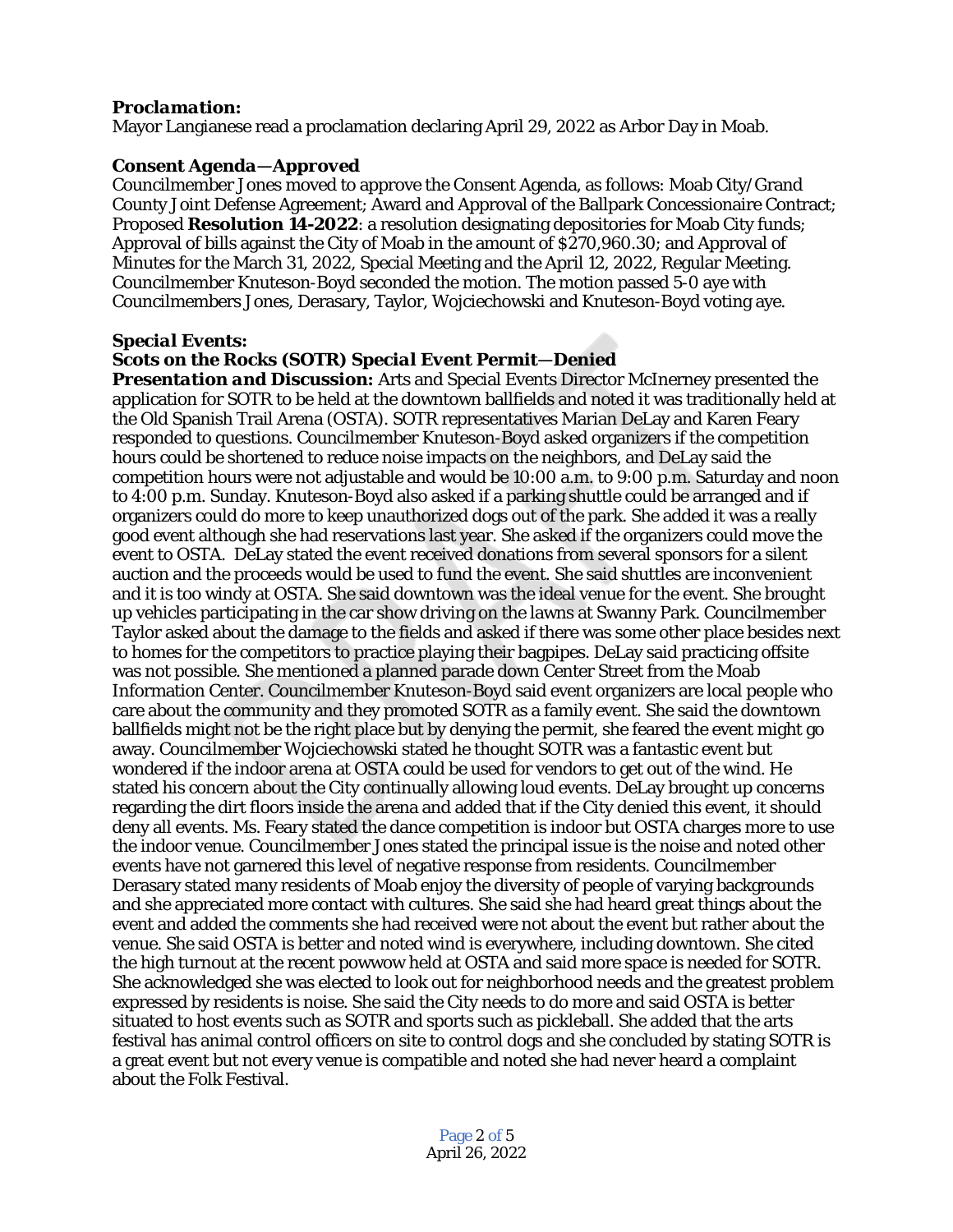*Motion:* Councilmember Jones moved to deny the Special Event Permit for Scots on the Rocks for 2022. Councilmember Derasary seconded the motion.

**Discussion:** City Manager Castle noted there were eight criteria for denial of a special event permit and asked Councilmember Jones to amend his motion with criteria. Councilmember Taylor stated he had reached out to organizers, who claimed they were unaware of complaints. He said the Folk Festival had parking issues as well, and said we only accept music and culture we like. He stated SOTR is a good event and more local residents attend if it is held downtown. Councilmember Wojciechowski stated he was uncomfortable characterizing the event like other music events, citing the long hours with competitors loudly playing the same song all day. He said the biggest complaint, noise, was the one that could not be mitigated. He said that there was constant traffic with visitors coming and going and added the immediate area is the part of the community that needs respite and noted SOTR is the most significant disturbance besides ATV noise. He concluded by saying he didn't wish to stop the growth of SOTR but it comes at the expense of the community, and he made a promise to improve community quality of life. Councilmember Knuteson-Boyd stated the community's concerns were not communicated to the applicants and said the staff had turned over since last year. She added she could hear the event at her home across town. She said denying the permit discriminates against this group. Mayor Langianese asked McInerney about the appeals process. McInerney mentioned the letter from the applicant addressing resident complaints from last year, included in the packet. *Amended Motion and Vote:* Councilmember Jones amended his motion and moved to deny a Special Event Permit for Scots on the Rocks pursuant to Moab Municipal Code Chapter 4.11.020A.2 because the event presents significant or unacceptable adverse impacts upon the community, other businesses, or residents, which cannot reasonably be mitigated. Councilmember Derasary accepted the amended motion. The motion to deny passed 3-2 aye with Councilmembers Jones, Derasary and Wojciechowski voting aye and Councilmembers Knuteson-Boyd and Taylor voting nay. Mayor Langianese brought up the development of a parks master plan, the school district agreement regarding use of the ballfields and noted the applicants are eligible to appeal the denial.

#### *Old Business:*

#### *Community Contributions 2022—Approved*

*Presentation and Discussion:* Arts and Special Events Director McInerney presented a revised recommendation for funding community organizations with options A (original recommendation), B (focus on social services) and C (a hybrid of the original recommendation and social service focus) for consideration by Council. It was noted that proceeds from the Recreation, Arts and Parks (RAP) tax could be used to fund some of the proposed programs in the future. Discussion ensued clarifying a separate line item to fund programs at Seekhaven. Councilmember Derasary asked if additional sales tax revenues could be used to further fund the proposals. Fire mitigation work was discussed for possible funding from other revenues. Attributes of the options were discussed, as well as the importance of funding Seekhaven, Moab Solutions and the Moab Valley Multicultural Center. Councilmember Jones expressed his thanks for Option B, Wojciechowski preferred Option C and Derasary preferred Option A. *Motion and Vote:* Councilmember Taylor moved to approve Community Contributions Option C with amended adjustments for the 2022-23 fiscal year, as follows: \$2,000 from the recommended amount for Seekhaven redistributed to Canyonlands Field Institute, and \$500 from Resiliency Hub redistributed to Moab Solutions. Councilmember Wojciechowski seconded the motion. The motion passed 4-1 aye with Councilmembers Jones, Taylor, Wojciechowski and Knuteson-Boyd voting aye and Councilmember Derasary voting nay.

#### *RAP Tax Committee—Discussion*

Arts and Special Events Director McInerney updated Council on the proposed five-member advisory committee, and possible conflicts of interest were discussed.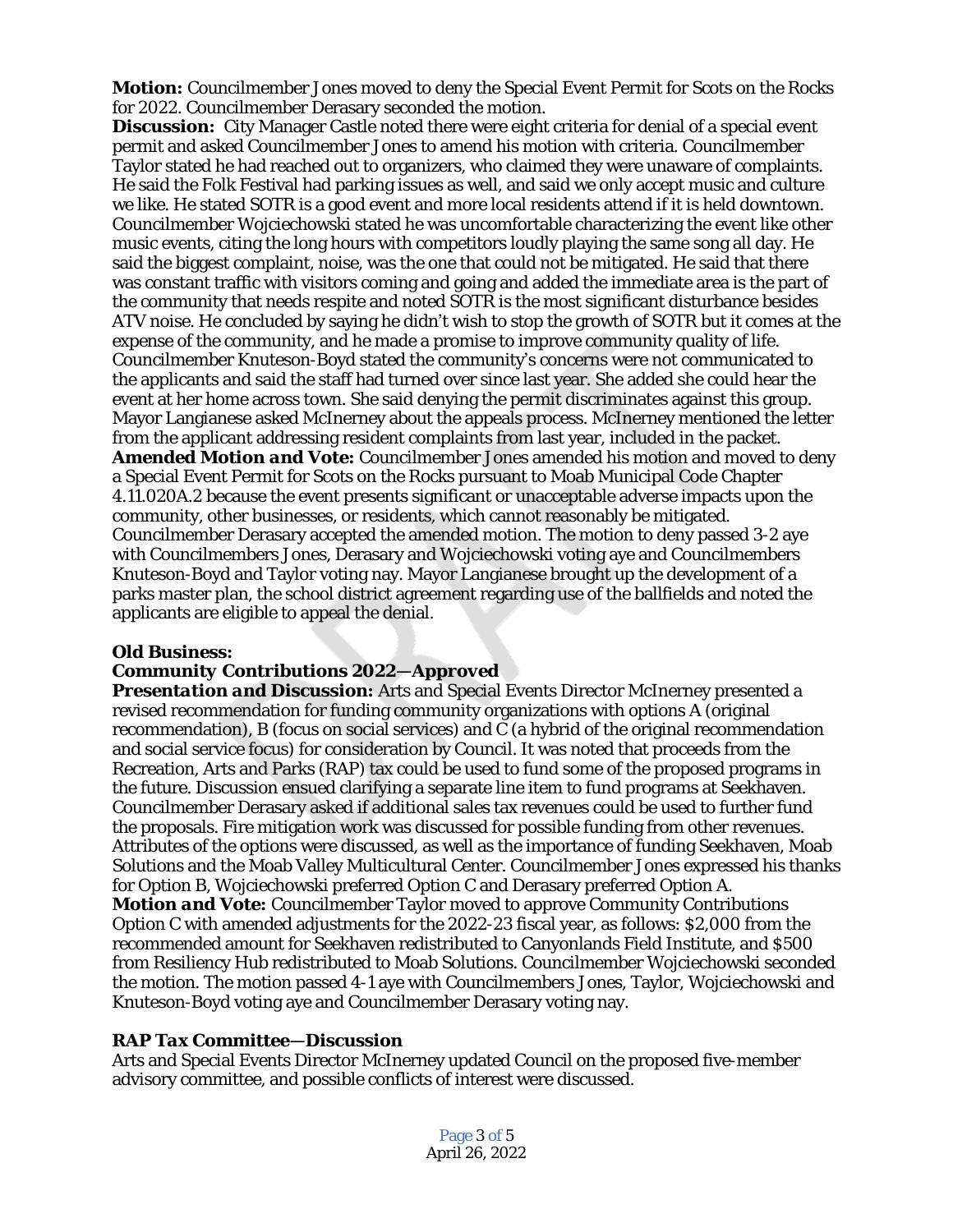## *Declaration of ARPA Non-Entitlement Unit Proceeds—Approved*

**Discussion:** Mayor Langianese introduced the subject of American Rescue Plan Act (ARPA) grant eligibility. Restricted and unrestricted funds were discussed. City Manager Castle stated staff recommended pursuing the unrestricted, standard allowance.

*Motion and Vote:* Councilmember Taylor moved to adopt **Resolution 11-2022**, a resolution dedicating the Coronavirus State and Local Fiscal Recovery Funds to revenue replacement under the standard allowance. Councilmember Knuteson-Boyd seconded the motion. The motion passed 5-0 aye with Councilmembers Jones, Derasary, Taylor, Wojciechowski and Knuteson-Boyd voting aye.

## *New Business:*

# *Pack Creek NRCS Emergency Watershed Protection Task Order—Approved*

*Presentation and Discussion:* Engineer Williams announced the City has applied for and been awarded funding from the National Resource Conservation Service (NRCS) Emergency Watershed Protection (EWP) Program. He said the NRCS Damage Survey Report (DSR) includes funding for projects along Pack Creek which were damaged by the recent flood: 500 West bridge and pedestrian underpass bridge, 400 East bridge, and pedestrian bridge near the Episcopal Church. Williams described the required match from the City. Councilmember Jones asked about using willow saplings for creek bank armoring.

*Motion and Vote:* Councilmember Jones moved to approve the Pack Creek NRCS Emergency Watershed Protection Project Task Order with Hansen, Allen & Luce, Inc. in the amount of \$61,000 and authorize the Mayor to sign it. Councilmember Knuteson-Boyd seconded the motion. The motion passed 5-0 aye with Councilmembers Jones, Derasary, Taylor, Wojciechowski and Knuteson-Boyd voting aye.

## *Tusher and Birch Sewer Improvements Task Orders—Approved*

*Presentation and Discussion:* Engineer Williams described the project and Councilmember Wojciechowski brought up the possibility for residents to take advantage of the open trenches to replace lateral connections. Council suggested sending letters to homeowners. *Motion and Vote:* Councilmember Knuteson-Boyd moved to approve the Birch and Tusher Area Sewer Improvements Projects Task Orders in the amount of \$129,502 and \$144,767 respectively, and authorize the Mayor to sign the attached Task Orders. Councilmember Jones seconded the motion. The motion passed 5-0 aye with Councilmembers Jones, Derasary, Taylor, Wojciechowski and Knuteson-Boyd voting aye.

#### *Sign Code Amendments—Approved*

*Presentation and Discussion:* Planner Shurtleff presented for consideration Proposed **Ordinance 2022-07**, an ordinance amending the Moab Municipal Code (MMC) with clarifying language identifying prohibited LED and LCD display technologies; and amending the MMC with clarifying language identifying exempt, temporary, and prohibited signs; and amending the MMC Sign Code Definitions; and relocation of Section 15.44 Sign Code to new Section 17.93 Sign Code, with incorporation of generally duplicated sections into consolidated sections. Shurtleff described the Planning Commission deliberations and recommendations. Electronic variable signs were discussed in terms of safety hazards and lumen levels. The prohibition of feather or blade signs was brought up. Shurtleff also stated the sign permit fee for political campaigns would be discontinued. Councilmember Jones mentioned the Dark Skies Ordinance and outdoor lighting. Councilmember Wojciechowski mentioned a recent Supreme Court ruling which allows municipalities to regulate electronic billboards.

*Motion and Vote:* Councilmember Jones moved to approve **Ordinance 2022-07** amending MMC Sign Code 17.93.07 to change the brightness limit at night to 10 lumens rather than 15. Councilmember Knuteson-Boyd seconded the motion. Mr. Wojciechowski recused himself because he voted on the recommendation as member of the Planning Commission. The motion passed 4-0 aye with Councilmembers Jones, Derasary, Taylor and Knuteson-Boyd voting aye.